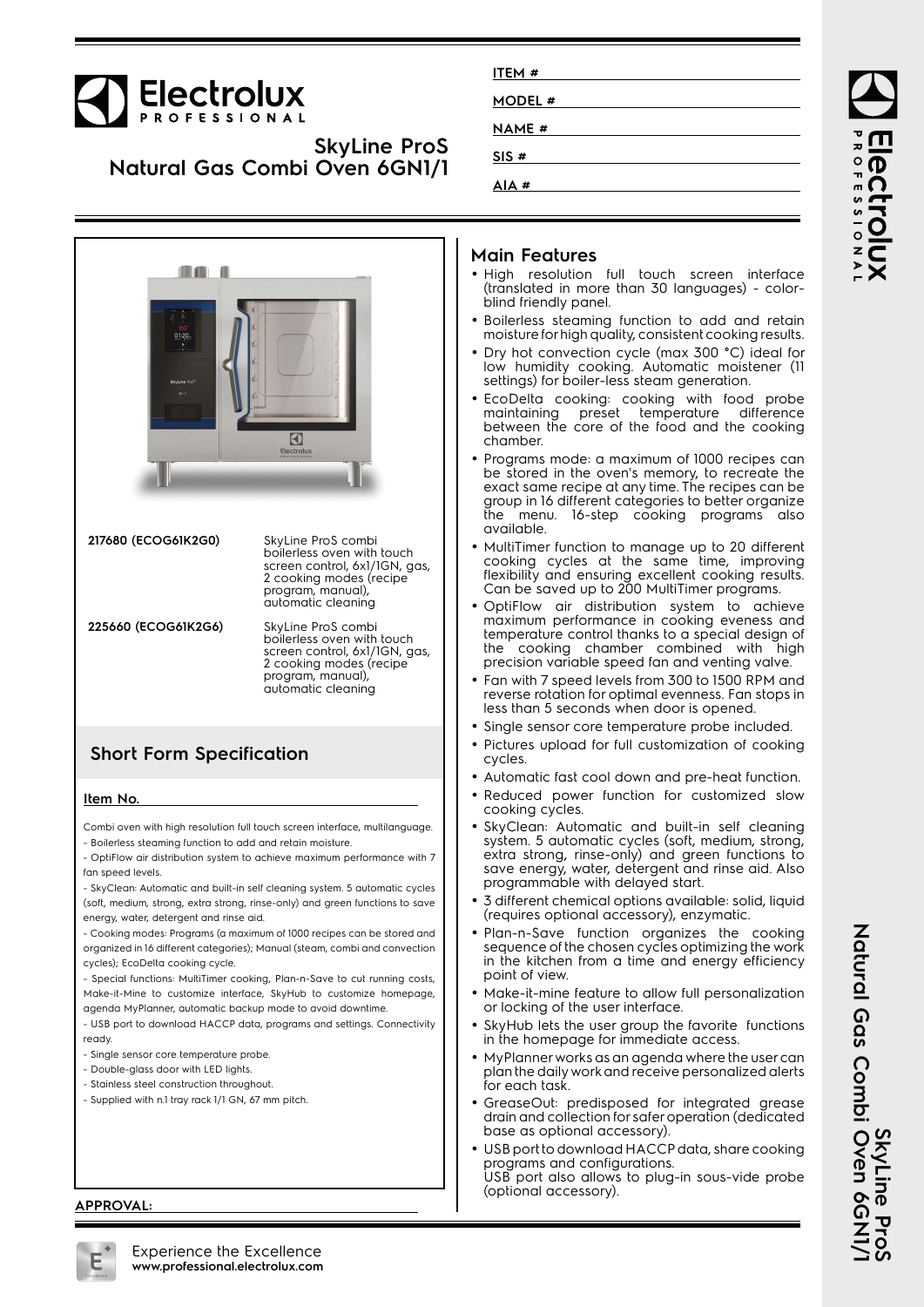

## **SkyLine ProS Natural Gas Combi Oven 6GN1/1**

- Connectivity ready for real time access to connected appliances from remote and HACCP monitoring (requires optional accessory).
- Trainings and guidances supporting materials easily accessible by scanning QR-Code with any mobile device.
- Back-up mode with self-diagnosis is automatically activated if a failure occurs to avoid downtime.
- Automatic consumption visualization at the end of the cycle.

### **Construction**

- Human centered design with 4-star certification for ergonomics and usability.
- Wing-shaped handle with ergonomic design and hands-free opening with the elbow, making managing trays simpler (Registered Design at EPO).
- Double thermo-glazed door with open frame construction, for cool outside door panel. Swing hinged easy-release inner glass on door for easy cleaning.
- Seamless hygienic internal chamber with all rounded corners for easy cleaning.
- 304 AISI stainless steel construction throughout.
- Front access to control board for easy service.
- IPX 5 spray water protection certification for easy cleaning.
- Supplied with n.1 tray rack 1/1 GN, 67 mm pitch.

### **Optional Accessories**

- Water softener with cartridge and flow meter for 6 & 10 GN 1/1 ovens (lowmedium steam usage - less than 2hrs per day full steam) PNC 920002 ❑
- Water softener with cartridge and flow meter (high steam usage) PNC 920003  $\Box$
- Water softener with salt for ovens with automatic regeneration of resin PNC 921305 ❑
- • Resin sanitizer for water softener (921305) PNC 921306 ❑
- Wheel kit for 6 & 10 GN 1/1 and 2/1 GN oven base (not for the disassembled one) PNC 922003  $\Box$
- Pair of AISI 304 stainless steel grids, GN PNC 922017 1/1  $\Box$
- Pair of grids for whole chicken (8 per grid - 1,2kg each), GN 1/1 PNC 922036 ❑
- AISI 304 stainless steel grid, GN 1/1 PNC 922062  $\Box$
- Grid for whole chicken (4 per grid 1,2kg PNC 922086 each), GN 1/2 ❑
- External side spray unit (needs to be mounted outside and includes support to be mounted on the oven) PNC 922171 ❑
- Baking tray for 5 baguettes in perforated aluminum with silicon coating, 400x600x38mm PNC 922189  $\Box$
- Baking tray with 4 edges in perforated aluminum, 400x600x20mm PNC 922190 ❑
- Baking tray with 4 edges in aluminum, 400x600x20mm PNC 922191 ❑ • Pair of frying baskets PNC 922239
- ❑
- AISI 304 stainless steel bakery/pastry grid 400x600mm PNC 922264 ❑



| • Double-step door opening kit<br>· Grid for whole chicken (8 per grid - 1,2kg<br>each), GN 1/1            | PNC 922265 <b>□</b><br>PNC 922266 Q     |
|------------------------------------------------------------------------------------------------------------|-----------------------------------------|
| · USB probe for sous-vide cooking                                                                          | PNC 922281 <b>□</b>                     |
| · Grease collection tray, GN 1/1, H=100 mm                                                                 | PNC 922321 <b>□</b>                     |
| • Kit universal skewer rack and 4 long<br>skewers for Lenghtwise ovens                                     | PNC 922324 □                            |
| • Universal skewer rack<br>• 4 long skewers                                                                | PNC 922326 <del>□</del><br>PNC 922327 □ |
| • Smoker for lengthwise and crosswise oven                                                                 | PNC 922338 □                            |
| (4 kinds of smoker wood chips are<br>available on request)                                                 |                                         |
| • Water nanofilter for 6 & 10 GN 1/1 ovens<br>• External reverse osmosis filter for 6 & 10 GN PNC 922343 □ | PNC 922342 ❑                            |
| 1/1 ovens                                                                                                  |                                         |
| · Multipurpose hook                                                                                        | PNC 922348 <b>□</b>                     |
| • 4 flanged feet for 6 & 10 GN, 2", 100-130mm PNC 922351 □                                                 |                                         |
| · Grid for whole duck (8 per grid - 1,8kg<br>each), GN 1/1                                                 | PNC 922362 □                            |
| • Tray support for 6 & 10 GN 1/1 disassembled PNC 922382 □<br>open base                                    |                                         |
| · Wall mounted detergent tank holder                                                                       | PNC 922386 <del>□</del>                 |
| • Tray rack with wheels, 6 GN 1/1, 65mm pitch PNC 922600 Q                                                 |                                         |
| • Tray rack with wheels, 5 GN 1/1, 80mm pitch PNC 922606 Q<br>• Bakery/pastry tray rack with wheels        | PNC 922607 Q                            |
| 400x600mm for 6 GN 1/1 oven and blast<br>chiller freezer, 80mm pitch (5 runners)                           |                                         |
| · Slide-in rack with handle for 6 & 10 GN 1/1                                                              | PNC 922610 <b>□</b>                     |
| oven<br>• Open base with tray support for 6 & 10 GN<br>1/1 oven                                            | PNC 922612 Q                            |
| • Cupboard base with tray support for 6 & 10 PNC 922614 Q<br>GN 1/1 oven                                   |                                         |
| • Hot cupboard base with tray support for 6<br>& 10 GN 1/1 oven holding GN 1/1<br>or400x600mm              | PNC 922615 <b>□</b>                     |
| • External connection kit for detergent and<br>rinse aid                                                   | PNC 922618 <b>□</b>                     |
| · Grease collection kit for GN 1/1-2/1<br>cupboard base (trolley with 2 tanks, open/                       | PNC 922619 Q                            |
| close device and drain)<br>• Stacking kit for gas 6 GN 1/1 oven placed                                     | PNC 922622 <b>□</b>                     |
| on gas 6 GN 1/1 oven                                                                                       | PNC 922623 □                            |
| · Stacking kit for gas 6 GN 1/1 oven placed<br>on gas Ī0 GN 1/Ī oven                                       |                                         |
| · Trolley for slide-in rack for 6 & 10 GN 1/1<br>oven and blast chiller freezer                            | PNC 922626 <b>□</b>                     |
| · Trolley for mobile rack for 2 stacked 6 GN<br>1/1 ovens on riser                                         | PNC 922628 <del>□</del>                 |
| • Trolley for mobile rack for 6 GN 1/1 on 6 or<br>10 GN 1/1 ovens                                          | PNC 922630 <b>□</b>                     |
| • Riser on feet for 2 6 GN 1/1 ovens or a 6 GN PNC 922632 $\Box$<br>1/1 oven on base                       |                                         |
| • Riser on wheels for stacked 2x6 GN 1/1<br>ovens, height 250mm                                            | PNC 922635 <b>□</b>                     |
| • Stainless steel drain kit for 6 & 10 GN oven,<br>dia=50mm                                                | PNC 922636 Q                            |
| • Plastic drain kit for 6 & 10 GN oven,<br>dia=50mm                                                        | PNC 922637 □                            |
| · Grease collection kit for open base (trolley                                                             | PNC 922639 □                            |
| with 2 tanks, open/close device and drain)<br>$\cdots$ and $\cdots$ $\cdots$ $\cdots$                      | 77 <sub>0</sub>                         |

• Wall support for 6 GN 1/1 oven PNC 922643 □

#### **SkyLine ProS Natural Gas Combi Oven 6GN1/1**

The company reserves the right to make modifications to the products without prior notice. All information correct at time of printing.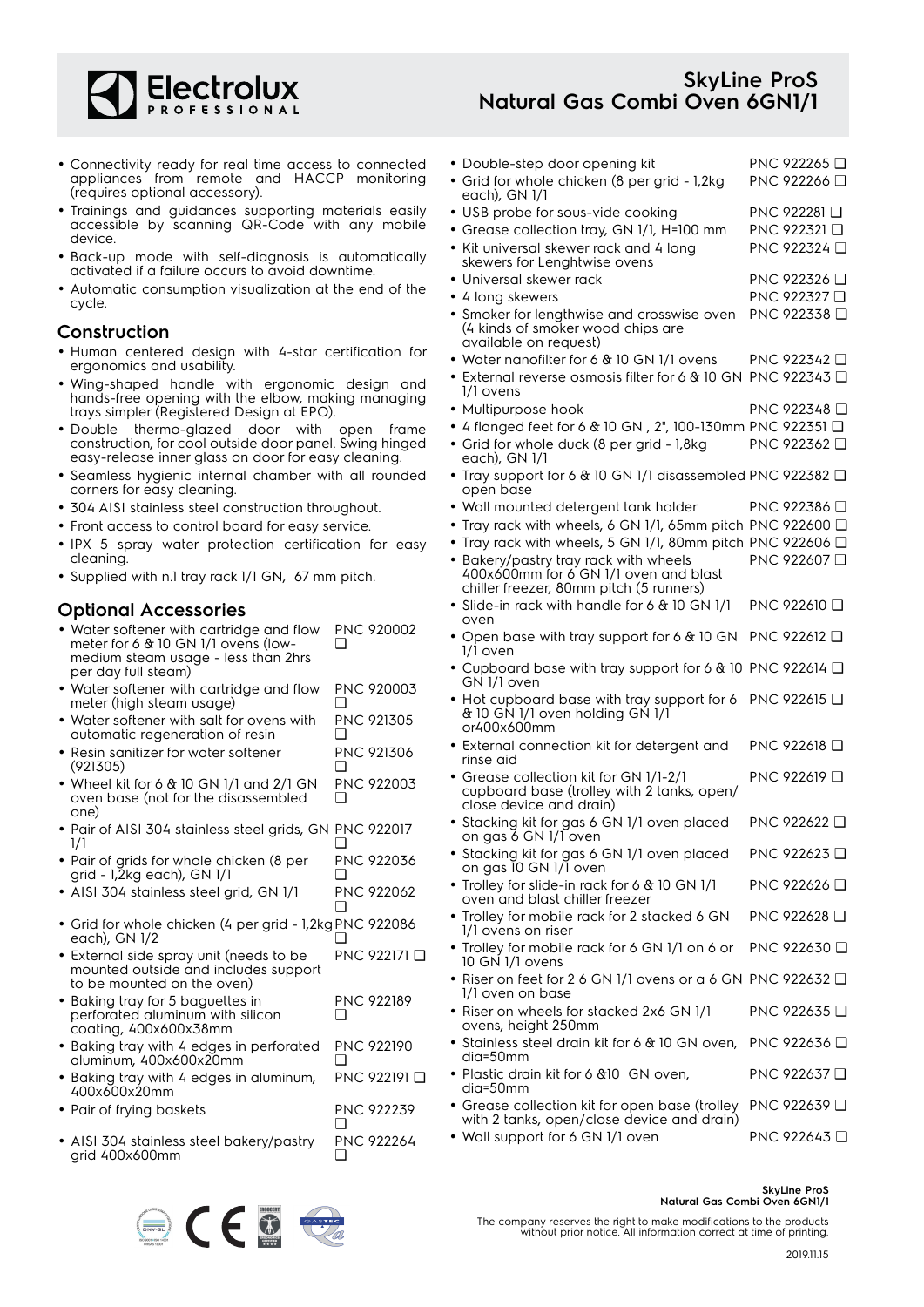

• Dehydration tray, GN 1/1, H=20mm PNC 922651

• Flat dehydration tray, GN 1/1 PNC 922652

 $\Box$ 

❑

- Open base for 6 & 10 GN 1/1 oven, disassembled - NO accessory can be fitted with the exception of 922382 PNC 922653 ❑ • Bakery/pastry rack kit for 6 GN 1/1 oven PNC 922655 with 5 racks 400x600mm and 80mm pitch ❑ • Stacking kit for gas 6 GN 1/1 oven placed on 7kg and 15kg crosswise blast ❑ chiller freezer PNC 922657 • Heat shield for stacked ovens 6 GN 1/1 on 6 GN 1/1 PNC 922660 ❑ • Heat shield for stacked ovens 6 GN 1/1 on 10 GN 1/1 PNC 922661  $\Box$ • Heat shield for 6 GN 1/1 oven PNC 922662  $\Box$ • Kit to convert from natural gas to LPG PNC 922670  $\Box$ • Kit to convert from LPG to natural gas PNC 922671 ❑ • Flue condenser for gas oven PNC 922678  $\Box$ • Fixed tray rack for 6 GN 1/1 and 400x600mm grids PNC 922684 ❑ • Kit to fix oven to the wall PNC 922687 ❑ • Tray support for 6 & 10 GN 1/1 open base PNC 922690  $\Box$ • 4 adjustable feet with black cover for 6 & 10 GN ovens, 150-200mm PNC 922693 ❑ • Wifi board (NIU) (only for 217680) PNC 922695 ❑ • Detergent tank holder for open base PNC 922699 ❑ • Bakery/pastry runners 400x600mm for 6 PNC 922702 & 10 GN 1/1 oven base  $\Box$ • Wheels for stacked ovens PNC 922704  $\Box$ • Spit for lamb or suckling pig (up to 12kg) PNC 922709 for GN 1/1 ovens ❑ • Probe holder for liquids PNC 922714 ❑ • Exhaust hood with fan for 6 & 10 GN 1/1 ovens PNC 922728 ❑ • Exhaust hood without fan for 6&10 1/1GN ovens PNC 922733  $\Box$ • Fixed tray rack, 5 GN 1/1, 85mm pitch PNC 922740  $\Box$ • 4 high adjustable feet for 6 & 10 GN ovens, 230-290mm PNC 922745  $\Box$ • Tray for traditional static cooking, H=100mm PNC 922746  $\Box$ • Double-face griddle, one side ribbed and one side smooth, 400x600mm PNC 922747 ❑ • Non-stick universal pan, GN 1/1, H=20mm PNC 925000 ❑ • Non-stick universal pan, GN 1/ 1, H=40mm PNC 925001 ❑ • Non-stick universal pan, GN 1/1, H=60mm PNC 925002  $\Box$
- Double-face griddle, one side ribbed and one side smooth, GN 1/1 PNC 925003  $\Box$



| • Aluminum grill, GN 1/1                                 | PNC 925004 □            |
|----------------------------------------------------------|-------------------------|
| • Frying pan for 8 eggs, pancakes,<br>hamburgers, GN 1/1 | PNC 925005 <del>□</del> |
| • Flat baking tray with 2 edges, GN 1/1                  | PNC 925006 <b>□</b>     |
| • Baking tray for 4 baguettes, GN 1/1                    | PNC 925007 D            |
| • Potato baker for 28 potatoes, GN 1/1                   | PNC 925008 Q            |
| • Non-stick universal pan, GN 1/2, H=20mm                | PNC 925009 D            |
| • Non-stick universal pan, GN 1/2, H=40mm                | PNC 925010 Q            |
| • Non-stick universal pan, GN 1/2, H=60mm                | PNC 925011 D            |
| • Wood chips: oak, 450gr                                 | PNC 930209 Q            |
| • Wood chips: hickory, 450gr                             | PNC 930210 Q            |
| • Wood chips: maple, 450gr                               | PNC 930211 Q            |
| • Wood chips: cherry, 450gr                              | PNC 930212 <b>□</b>     |
|                                                          |                         |

• Compatibility kit for installation on previous PNC 930217 ❑base GN 1/1

> **SkyLine ProS Natural Gas Combi Oven 6GN1/1**

The company reserves the right to make modifications to the products without prior notice. All information correct at time of printing.